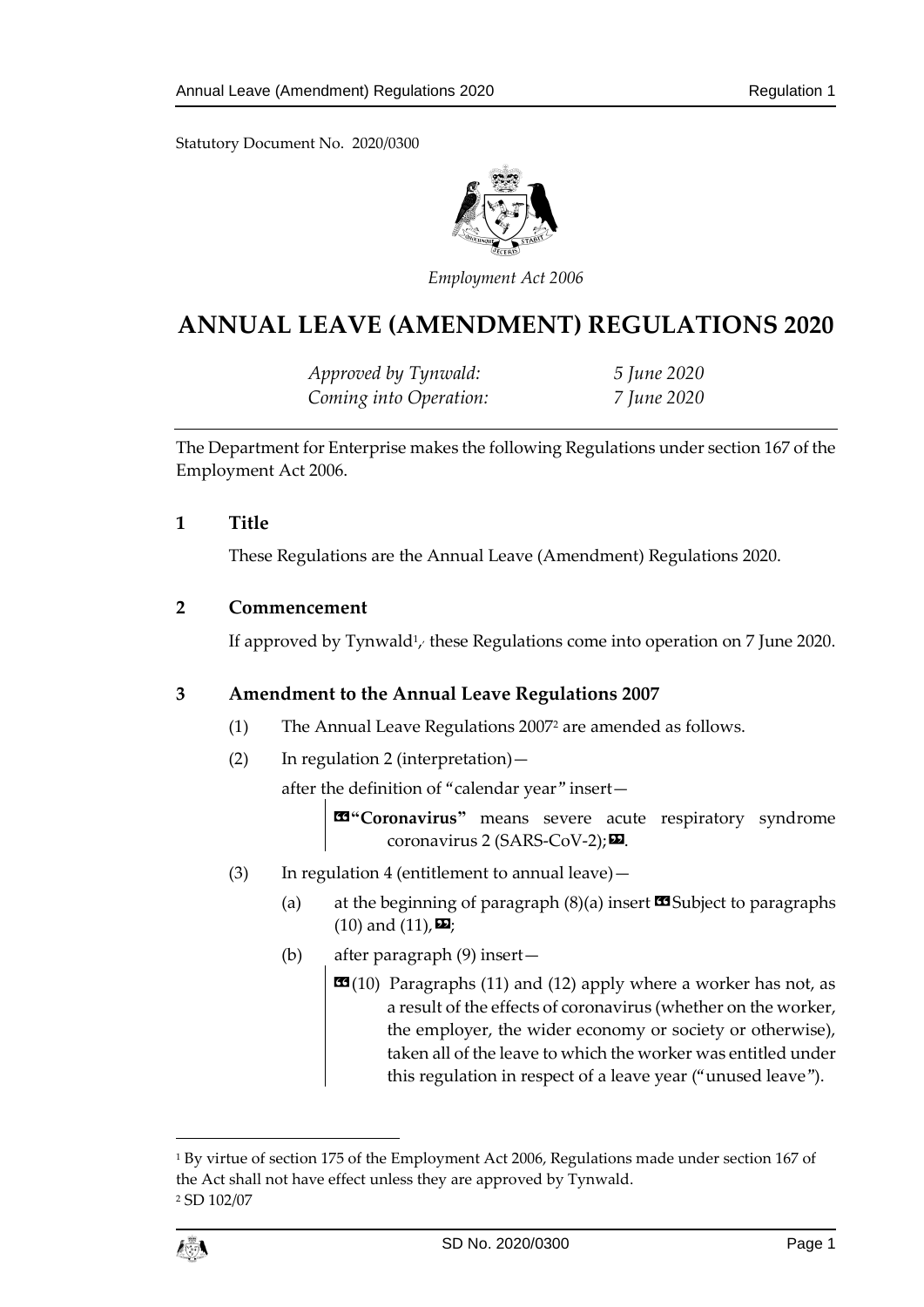- (11) Unused leave may be carried forward and taken only in the two leave years immediately following the leave year in respect of which it arose.
- (12) In accordance with regulation 5(2)(b), an employer may require a worker not to take unused leave on particular days only where the employer has good reason to do so. $\boldsymbol{\mathsf{E}}$ .
- (4) In regulation 5(2)(b) after "leave" insert  $\mathbf{\Omega}$  (subject, where it applies, to the requirement in regulation  $4(12)$ )  $\mathbf{\Sigma}$ .
- (5) In regulation 8 (compensation related to entitlement to leave)—
	- (a) in paragraph (1) for "This regulation applies" substitute  $\text{I}$  Paragraphs (1) to (4) of this regulation apply -  $\text{I}$ ;
	- (b) after paragraph (4) insert—
		- $\mathbf{G}(4A)$  Where a worker's employment is terminated and on the termination date the worker remains entitled to leave in respect of any previous leave year which carried forward under regulation 4(10) and (11), the employer shall make the worker a payment in lieu of leave equal to the sum due under regulation 7 (payment in respect of periods of leave) for the period of untaken leave. $\mathbf{E}$ .

**MADE 3RD JUNE 2020**

**LAURENCE SKELLY** *Minister for Enterprise*